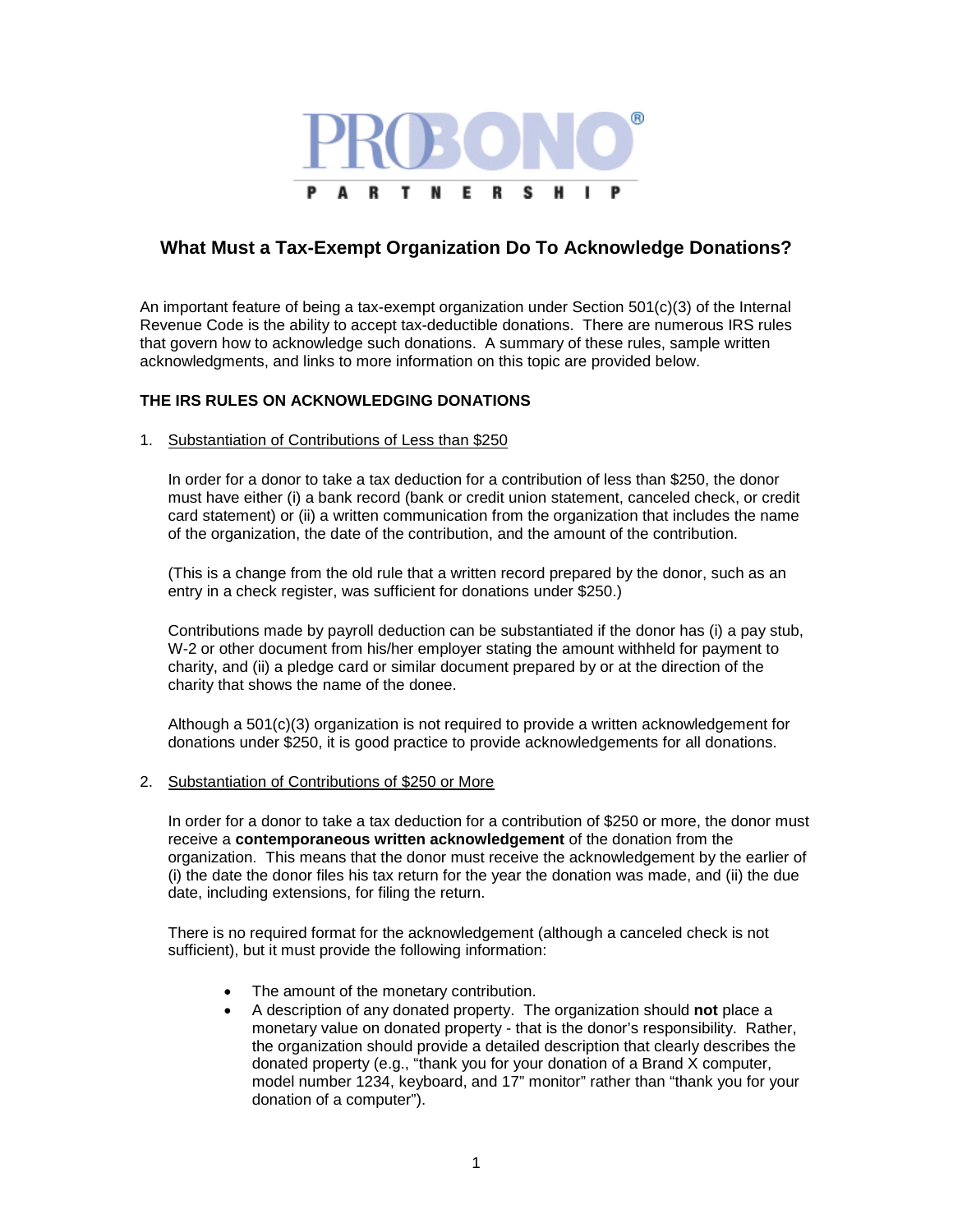• A statement that the organization did not provide any goods or services in exchange for the contribution. However, if the organization did provide goods or services in exchange for the contribution, it must provide a good faith estimate of the fair market value of those goods or services (see the discussion of "quid pro quo" contributions below).

Organizations are not required to provide receipts for donations received through employer withholding arrangements. Instead, a donor may substantiate his/her contribution with (i) an employer-generated document such as a W-2 or a pay stub, and (ii) a statement from the organization that no goods or services were provided in exchange for the donation.

Separate acknowledgements may be provided for each donation received from the same donor, or one acknowledgement may be used to substantiate several contributions made in the same year.

*A note on gifts of stock.* A gift of stock is a donation of property. If a charity receives a gift of publicly traded stock, the charity should send the donor an acknowledgement letter that describes the stock (i.e., "Thank you for your donation of 100 shares of XYZ Corporation") but does not place a monetary value on the shares. The letter should also state that no goods or services were provided in exchange for the gift.

It is recommended that the charity send the donor a separate receipt that reports the quantity and value of the donated shares on the date of the gift. While this receipt is not required, the donor will want this information for his/her own records. The value of a gift of publicly traded stock is the mean of the highest and lowest quoted selling prices on the date of the gift (excluding weekends or holidays). Neither the acknowledgment letter nor receipt need report to the donor the proceeds of sale of donated securities.

## 3. Charitable Disclosure Requirements for "Quid Pro Quo" Contributions

A "quid pro quo" contribution is a contribution made partly as a donation and partly for goods or services provided to the donor by the organization. Common examples are contributions by a donor to attend a charity's golf outing, dinner, or concert.

If the total contribution to the organization exceeds \$75 and the donor receives goods or services in return, the organization must provide a written statement or acknowledgement that includes the following: (i) a good faith estimate of the **fair market value** ("FMV") of the goods and services provided to the donor (see the discussion of FMV below); and (ii) a statement to the effect that the donor can only deduct that portion of his/her donation that exceeds the FMV of the goods and/or services received. This statement can appear either in the solicitation (e.g., invitation to an event) or in the written acknowledgement of the contribution. **The IRS can impose financial penalties on charities that fail, without reasonable cause, to provide adequate quid pro quo acknowledgements.**

FMV is the price at which property would change hands between a willing buyer and a willing seller, neither having to buy or sell, and both having reasonable knowledge of all of the relevant facts. An organization may use any reasonable method to estimate FMV, so long as it applies the method in good faith. One method is to use the FMV of similar or comparable goods or services, which may be considered similar or comparable even if they do not have the unique qualities of the goods or services being valued. **Note: the price that the charity pays for the goods or service <u>is not necessarily</u> the FMV** (although cost is often an important factor in determining FMV).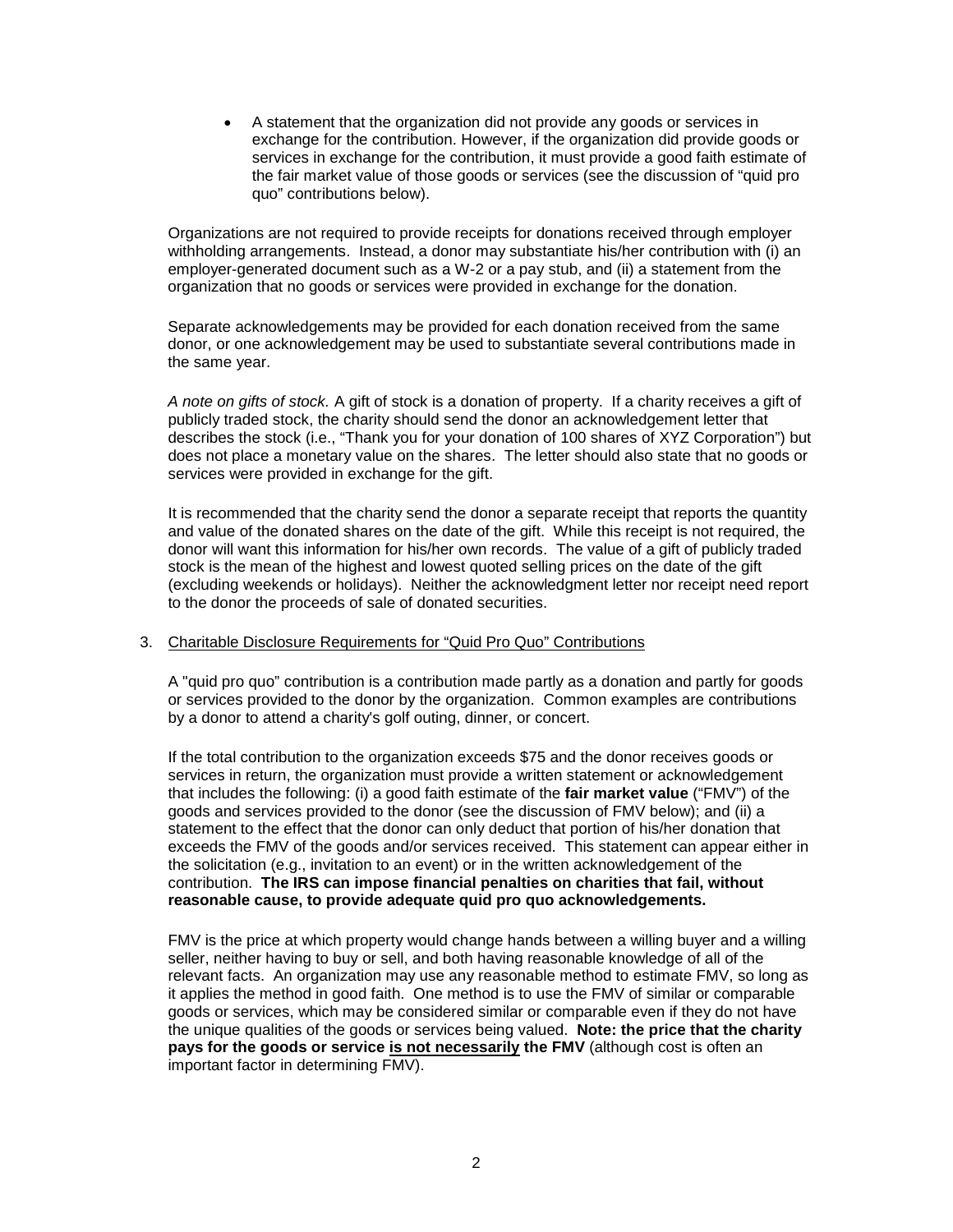**Example**: ABC Inc., a 501(c)(3) charitable organization, holds a golf outing fundraiser at the Swanky Country Club. ABC charges \$200 per golfer. The Club donates the use of its facilities to ABC for this event (therefore, the cost for ABC is zero), but the actual FMV of the benefit (playing golf at the Club) is \$125 per donor/golfer. Here, \$75 would be deductible (\$200 ticket price, less the \$125 FMV of the benefit). Because the donor/golfer's payment (quid pro quo contribution) exceeds \$75, a disclosure statement must be furnished by ABC to each donor/golfer.

There are exceptions when disclosure of the value of benefits provided is not required, as discussed in the section that follows.

## 4. When Disclosure of Value is Not Required

The value of goods and services provided by an organization does not need to be disclosed to a donor in the following circumstances:

• **Value of the goods/services provided to the donor is "de minimis" (insubstantial).** This is defined as follows (the amounts below are for tax year 2014 and may be adjusted annually by the IRS):

- when the fair market value of all of the benefits received in connection with the payment is not more than (i) 2% of the contribution or (ii) \$104, whichever is less. For example, a gift valued at no more than \$20 would be insubstantial against a contribution of \$1,000. A gift valued at \$150 against a contribution of \$10,000 would require disclosure because the value of the gift exceeds the \$104 ceiling.

- when the payment by the donor is at least \$52, and the donor receives a low-cost item or items bearing the organization's name or logo (e.g., a coffee mug or a keychain), the total cost of which is \$10.40 or less.

- **No donative element.** The details of this rule are when low-cost items are provided to a potential donor for free without having been ordered by the potential donor (e.g., free return address labels), the cost of which is \$10.40 or less for all such items in the aggregate distributed to a single potential contributor in a calendar year. Any such item must be accompanied by a request for a charitable contribution and a statement that the potential donor may retain the item whether or not he/she makes a contribution.
- **Insubstantial membership benefits.** The details of this rule are that if the donor makes an annual payment of \$75 or less and receives only annual membership benefits consisting of (i) rights or privileges (other than the right to purchase tickets for college athletic events) that can be exercised often during the membership period (e.g., discounted admission), and/or (ii) admission to events that are open only to members and the cost per person is within the limits for low-cost articles described above.
- **Intangible religious benefit.** In this situation, the donor receives only an intangible religious benefit provided by an organization organized exclusively for religious purposes, and the benefit is not generally sold in a commercial transaction outside the donative context (e.g., admission to a religious ceremony that does not charge for admission).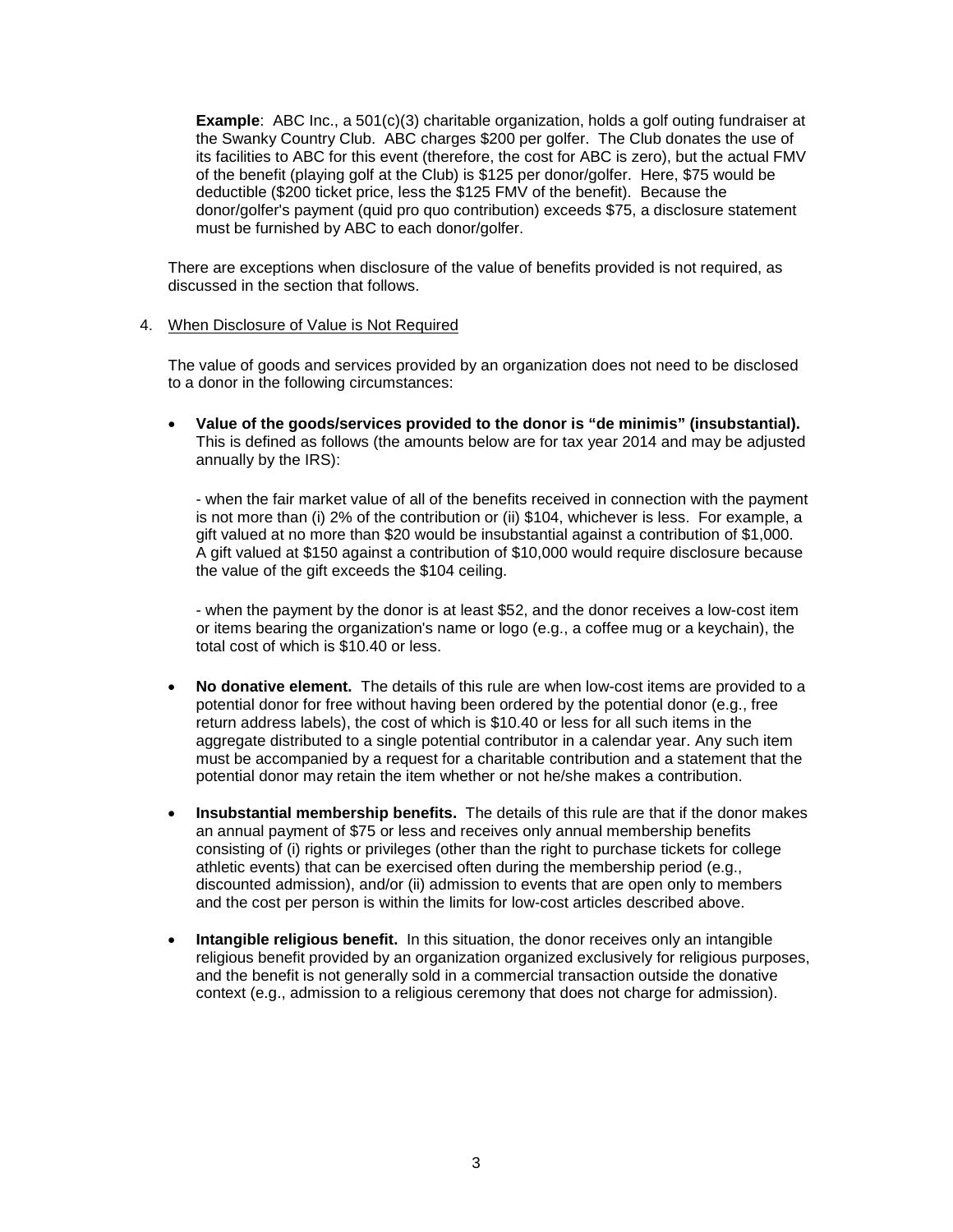## **SAMPLE WRITTEN ACKNOWLEDGEMENTS**

#### Example #1: Donation of money, no benefit to the donor

Donor donates \$500 to ABC Charity. ABC's acknowledgement letter should contain language similar to the following:

Dear Mr. Donor:

Thank you for your donation of \$500. No goods or services were provided to you in return for your donation. Therefore, the full amount of your contribution is deductible for federal income tax purposes.

Sincerely, ABC Charity

#### Example #2: Donation of property, no benefit to the donor

Donor donates a computer and software to ABC. ABC's acknowledgement letter should contain language similar to the following:

Dear Ms. Donor:

Thank you for your donation of a Micron computer, model #12345; keyboard; 15" monitor; mouse; and EZ Plan financial planning software Version 2.0. No goods or services were provided to you in return for your donation. Therefore, the full amount of your contribution is deductible for federal income tax purposes.

Sincerely, ABC Charity

#### Example #3: Donation where the donor receives a benefit

Donor buys a ticket to ABC's annual charity dinner. The cost of the ticket is \$200, and the fair market value of the dinner is \$75. ABC's acknowledgement letter should contain language similar to the following:

Dear Mr. Donor:

Thank you for the purchase of a \$200 ticket to our Annual Dinner. The fair market value of the dinner is \$75. Therefore, the amount of your contribution that is deductible for federal income tax purposes is \$125.

Sincerely, ABC Charity